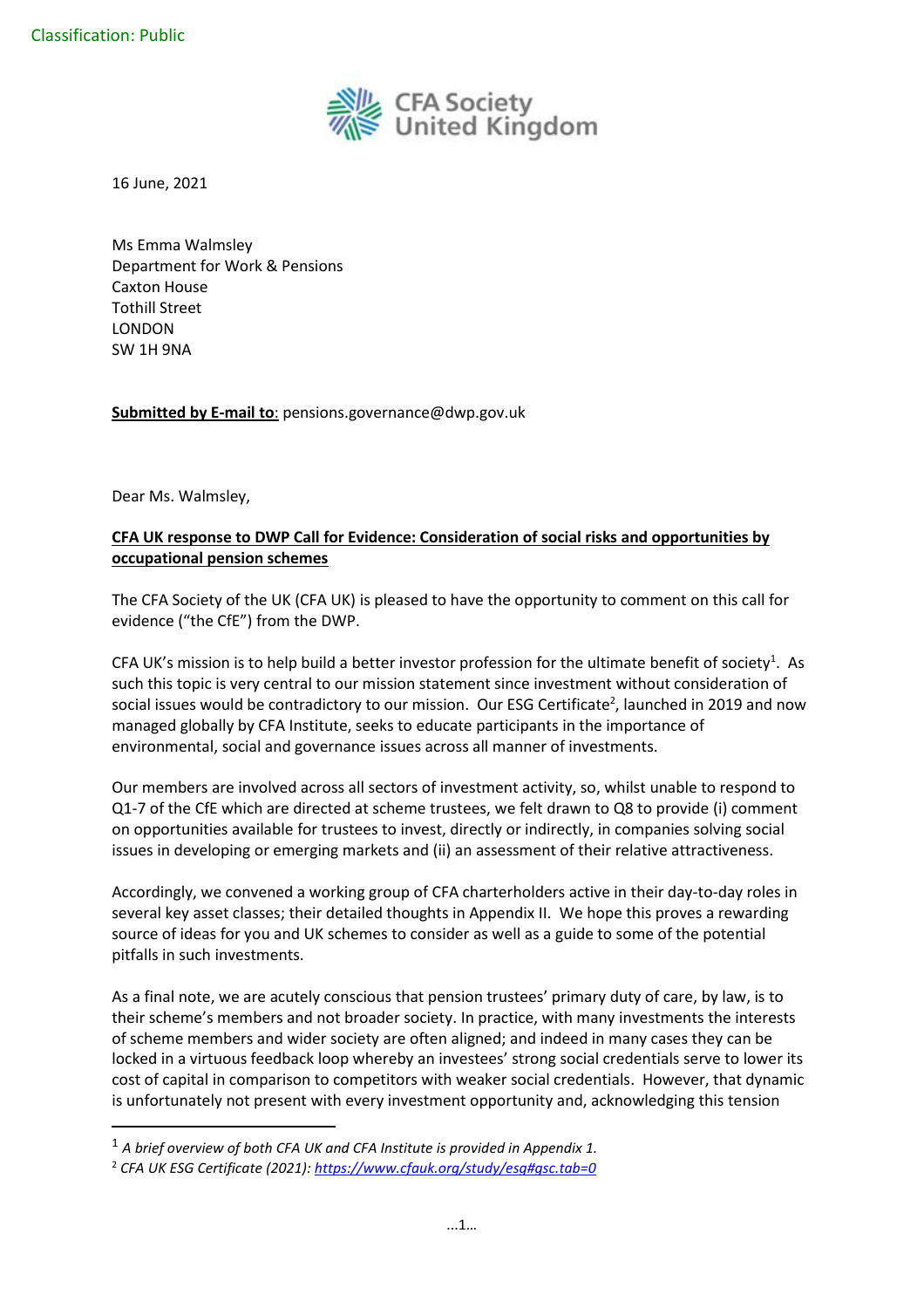

where it exists, a trustee's primary fiduciary duty has to be to put their members' interests first. This can be best achieved by adopting investment strategies or approaches which:

- factor in social considerations through an ESG risk-adjusted lens when evaluating each individual investment; and
- screen out (or raising the required returns of) those investments with a weaker social profile and hence material social risks;
- seek improved long-term returns through active engagement with and strong stewardship of investees needing to improve their social risk profile.

Increasing media and regulatory attention is being focused on 'greenwashing' – the practice of an investment firm, or fund, over-stating their ESG credentials in their marketing literature. As the name implies, much of this attention is focusing on the 'E' in ESG, but 'S-washing' or 'greenwashing for social factors' faces every much the same problem. Trustees need to keep this front of mind when reviewing the attractiveness of both new and existing mandates.

Yours sincerely,

Will Goodhart, Chief Executive CFA Society of the UK

Andrew Burton Professionalism Adviser CFA Society of the UK

With thanks to:

Arun Kelshiker, CFA (Chair) Torrie Callander, CFA Raj Morjaria, CFA Robin de Souza, CFA Hannah Street, CFA

And for the oversight of CFA UK's Pensions Expert Panel and [Professionalism Steering Committee](about:blank#gsc.tab=0)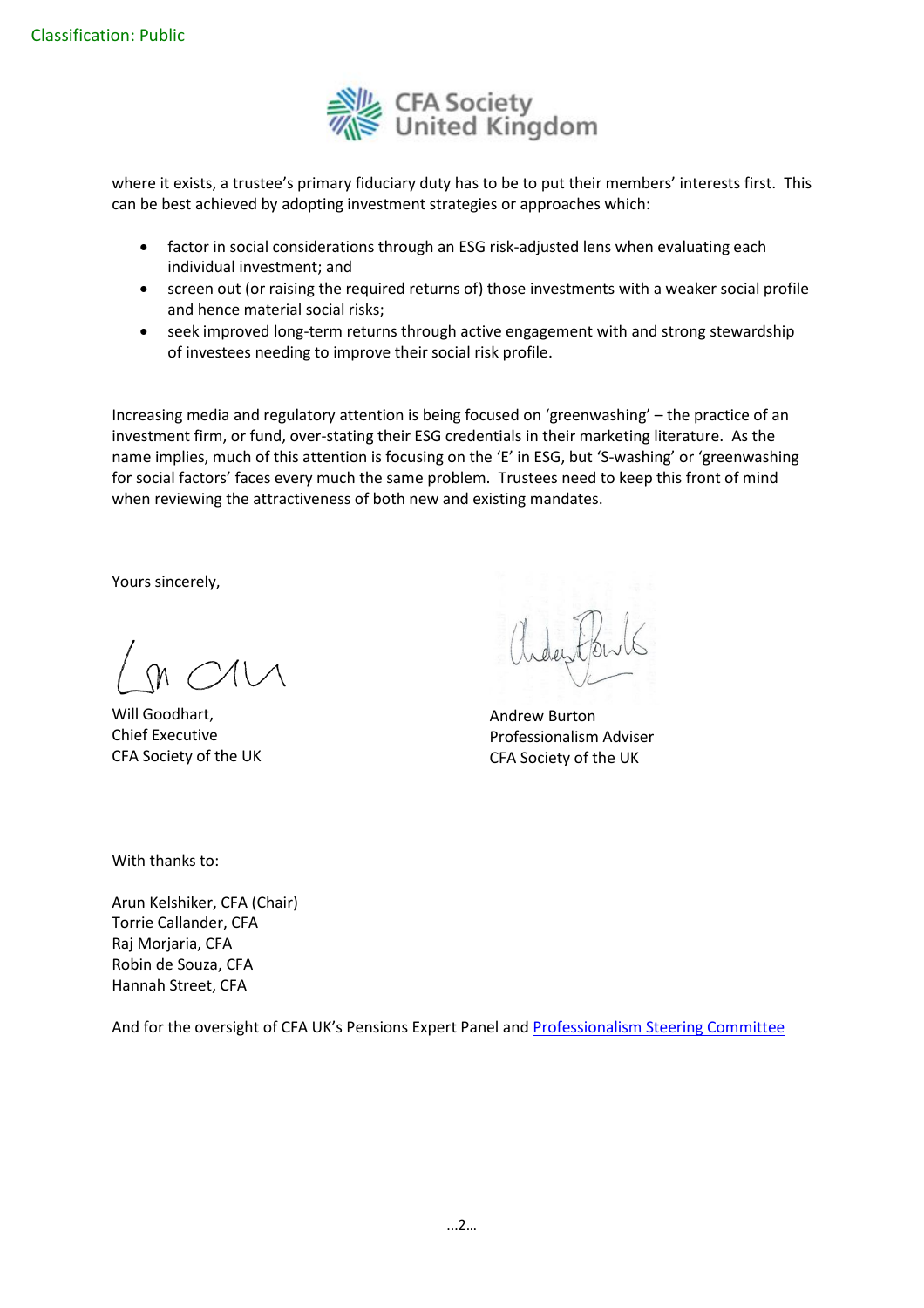

#### **Appendix I: About CFA UK & the CFA Institute**

**CFA UK:** serves nearly 12,000 leading members of the UK investment profession. Many of our members work with pension funds, either managing investment portfolios, advising on investments or as an in-house employee responsible for pension investment oversight.

- The mission of CFA UK is to build a better investment profession and to do this through the promotion of the highest standards of ethics, education and professional excellence in order to serve society's best interests.
- Founded in 1955, CFA UK is one of the largest member societies of CFA Institute (see below) and provides continuing education, advocacy, information and career support on behalf of its members.
- Most CFA UK members have earned the Chartered Financial Analyst® (CFA®) designation, or are candidates registered in CFA Institute's CFA Program. Both members and candidates attest to adhere to CFA Institute's Code of Ethics and Standards of Professional Conduct.

**CFA Institute:** is the global association for investment professionals that sets the standard for professional excellence and credentials.

- The organization is a champion of ethical behavior in investment markets and a respected source of knowledge in the global financial community. Our aim is to create an environment where investors' interests come first, markets function at their best, and economies grow.
- It awards the Chartered Financial Analyst<sup>®</sup> (CFA), and Certificate in Investment Performance Measurement® (CIPM) designations worldwide; publishes research; conducts professional development programs; and sets voluntary, ethics-based professional and performance-reporting standards for the investment industry.
- CFA Institute now markets the Certificate in ESG Investing, created by CFA UK, across the globe. This program represents a new global qualification for ESG in investment management; it aims to strengthen market integrity by teaching the benchmark knowledge and skills required by investment professionals to integrate environmental, social and governance (ESG) factors into their investment process.
- CFA Institute also sponsors the Mercer CFA Institute Global Pension Index (formerly the Melbourne Mercer Global Pension Index) which provides an annual assessment of the quality of pension provision in different countries around the world.
- CFA Institute has members in 162 markets, of which more than 170,000 hold the Chartered Financial Analyst® (CFA) designation. CFA Institute has nine offices worldwide and there are 158 local member societies.
- For more information, visit www.cfainstitute.org or follow us on Twitter at @CFAInstitute and on Facebook.com/CFAInstitute.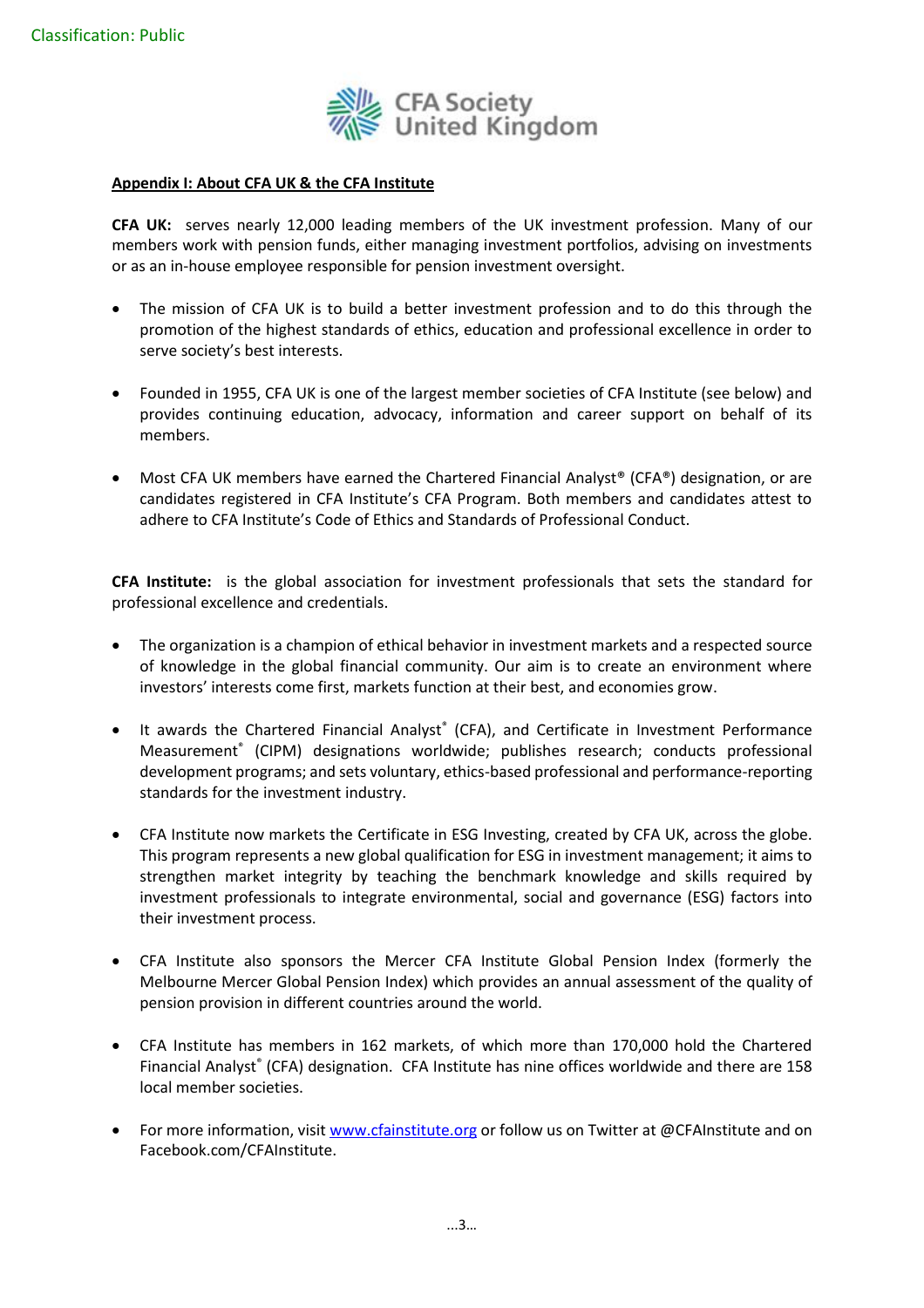

#### **Appendix II: Response to Call for Evidence**

## **Q8: What opportunities are there for trustees to invest, directly or indirectly, in companies solving social issues in developing or emerging markets? How attractive are these investments?**

All investments have some form of social impact in the world. The opportunity and challenge for pension fund trustees is to support society's work towards the betterment of social outcomes, while keeping with their legal and fiduciary obligations to the pension fund. Trustees have an over-riding obligation to serve members' interests: specifically, there is no over-riding reason to think that mandates or products which prioritise social outcomes will inherently meet schemes' investment needs or benefit members more generally. They may, but equally they may not.

A strong case can, however, be made that financially material social risks should be taken into account by investment managers, and that pension schemes as large owners of assets, should require their managers engage to ensure that the social risks inherent in their investments are managed appropriately.

Pension funds have a relatively longer time horizon for investment, and therefore match well to the timeframes of certain types of investments. For example, pension funds that are investing in sectors that are transitioning to a low-carbon footprint, or other sectors potentially improving societal outcomes that typically are achieved over a long-term horizon (e.g. healthcare, education and infrastructure) can have a large bearing on other fundamental social issues (e.g. diversity, national wellbeing, reducing child labour and increasing employment). These investments have long-term benefits to the wider community and are seen to generate positive impact for people (and planet).

An important lens to consider with respect to the social factors of EM investing is the current progress on a just transition, given its social implications. Following the International Labour Organisation's Guidelines for a Just Transition (2015) and the codification of the "just transition" concept in the Paris Agreement, the concept of the benefits of a green economy transition being shared widely together while best supporting all who stand to lose economically has taken concrete form in many countries around the world. The European Bank for Reconstruction and Development (1) have highlighted four key global initiatives focused on the importance of a just transition:

- The European Union's **Just Transition [Mechanism](https://ec.europa.eu/commission/presscorner/detail/en/fs_20_39)**<sup>3</sup> is integral to the EU's Green Deal, targeted at ensuring "a fair transition to a climate-neutral economy, leaving no one behind" and aims to mobilise at least €150 billion over the period 2021-2027;
- The Solidarity and Just Transition Silesia [Declaration](https://cop24.gov.pl/fileadmin/user_upload/Solidarity_and_Just_Transition_Silesia_Declaration_2_.pdf)<sup>4</sup> signed by 50 countries at COP24, which states that: "a just transition of the workforce and the creation of decent work and quality jobs are crucial to ensure an effective and inclusive transition";
- Climate Action for Jobs [Initiative](https://www.ilo.org/global/topics/green-jobs/areas-of-work/climate-change/WCMS_732060/lang--en/index.htm)<sup>5</sup>, co-led by the International Labour Organisation, Spain and Peru, with 46 countries committing to develop "national plans for a just transition and create decent green jobs";

<sup>&</sup>lt;sup>3</sup> The Just Transition Mechanism: making sure no-one is left behind

<sup>(</sup>https://ec.europa.eu/commission/presscorner/detail/en/fs\_20\_39)

<sup>4</sup> The Solidarity & Just Transition Silesia Declaration

<sup>(</sup>https://cop24.gov.pl/fileadmin/user\_upload/Solidarity\_and\_Just\_Transition\_Silesia\_Declaration\_2\_.pdf) <sup>5</sup> The Climate Action for Jobs Initiative (https://www.ilo.org/global/topics/green-jobs/areas-of-work/climatechange/WCMS\_732060/lang--en/index.htm)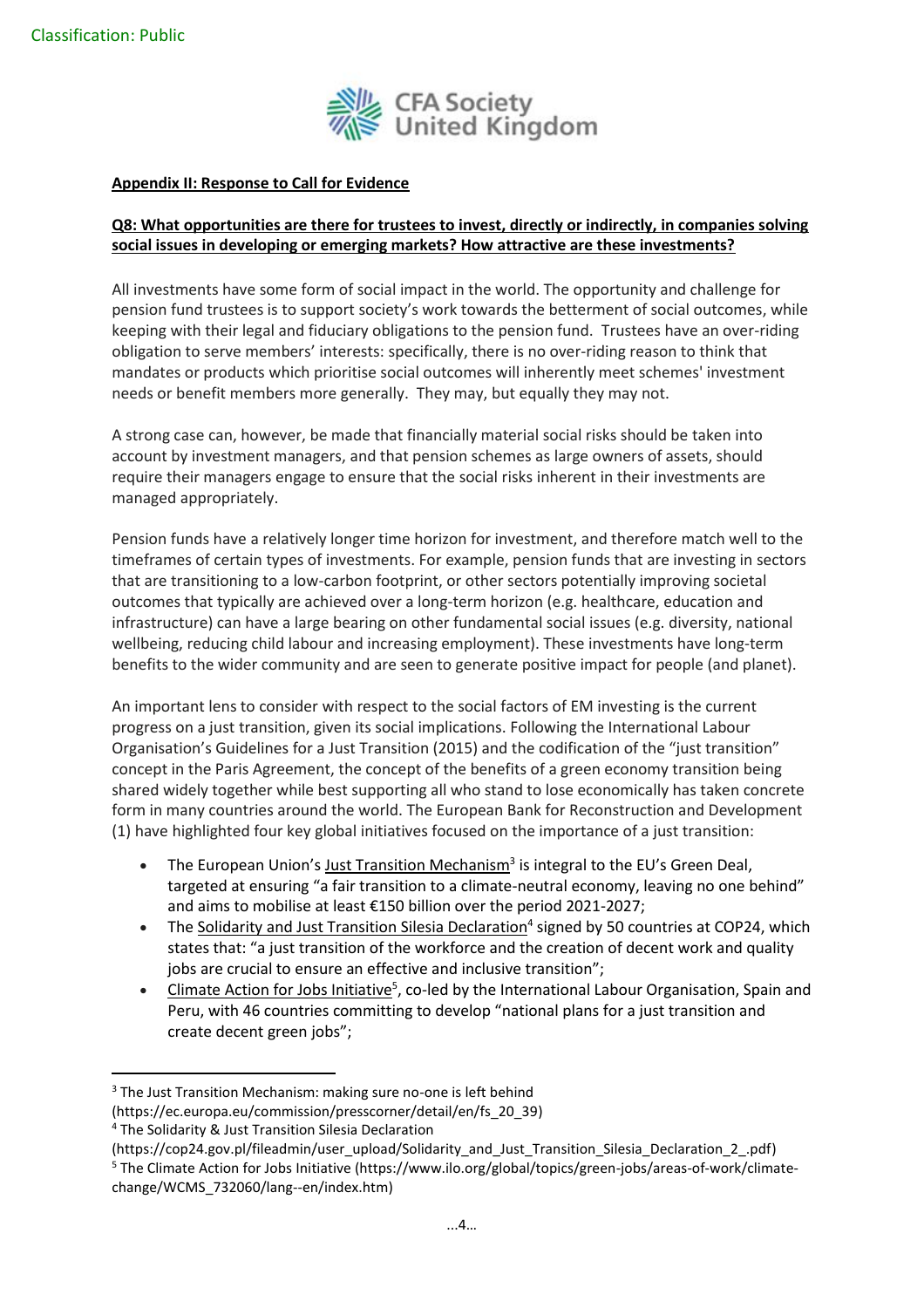

• The [UNFCCC](https://unfccc.int/gender) Gender Action<sup>6</sup> plan, whereby parties to the UNFCCC have recognized the importance of involving women and men equally in the development and implementation of national climate policies that are gender-responsive.

While we continue to see climate as a clear investing focus within ESG, the just transition will provide ancillary benefits to social factors within EM.

In introducing the curriculum for its ESG certificate, CFA UK highlights a number of social megatrends which are having both positive and negative impacts on society, some of which are particularly impacting emerging markets (EM). These include:

- **Globalisation** A rapid increase in the cross-border movement of goods, services, technology and capital. Whilst this leads to increased market efficiency and a wider availability of products, it can result in the offshoring of industries to countries where there is a lower cost of labour and increased supply chain concentration. For example, the migration of the garment industry to low-cost emerging market countries such as Vietnam, Bangladesh and China or the emerging dominance of IT companies in South Korea, Taiwan and China.
- **Automation and Artificial Intelligence (AI)** The automation of processes with little need for labour inputs displaces workers and renders their skills or experience redundant. AI is expected to have a significant effect on sectors such as healthcare, transportation, financial services and creative industries.
- **Inequality and Wealth Creation –** According to the OECD<sup>7</sup>, the average income of the richest 10% of the population is about 9 times that of the poorest 10% across the OCED. Inequality can limit social mobility resulting in a less skilled workforce, a reduction in purchasing power and ultimately a reduction in economic growth.
- **Digital Disruption –** Closely related to automation and AI, there has been increased digital disruption in societies from social media as well as the increased presence of mobile devices and businesses with more digital business models. The use of social media and the emergence of 'big data' has led to questions around privacy issues and the need for increased regulation of the industry. Within both developed and emerging markets, almost everyone owns a mobile phone which provides access to the internet and subsequently other services (for example, banking and financial services) which may not have previously been available.
- **Changes to family structures –** The workforce has become more diverse, with more women entering the workforce and gaining financial dependence., However, women are more likely to face unemployment, accept lower quality jobs and possibly face lower wages versus men, which has resulted in a gender pay gap.
- **Urbanisation –** The population has been shifting from rural to urban areas, with 65% of the world's population expected to be living in an urban environment in 2050 (as compared to 30% in 1950). In addition, there is a shift towards emerging market cities. Nearly half of the world's largest companies are expected to be headquartered in emerging markets by 2025. This will likely increase the mortality of deceases associated with lifestyle, including cancer

<sup>6</sup> The UNFCCC Gender Action Plan (https://unfccc.int/gender)

<sup>7</sup> *Centre for Opportunity and Equality (COPE) 2015 report*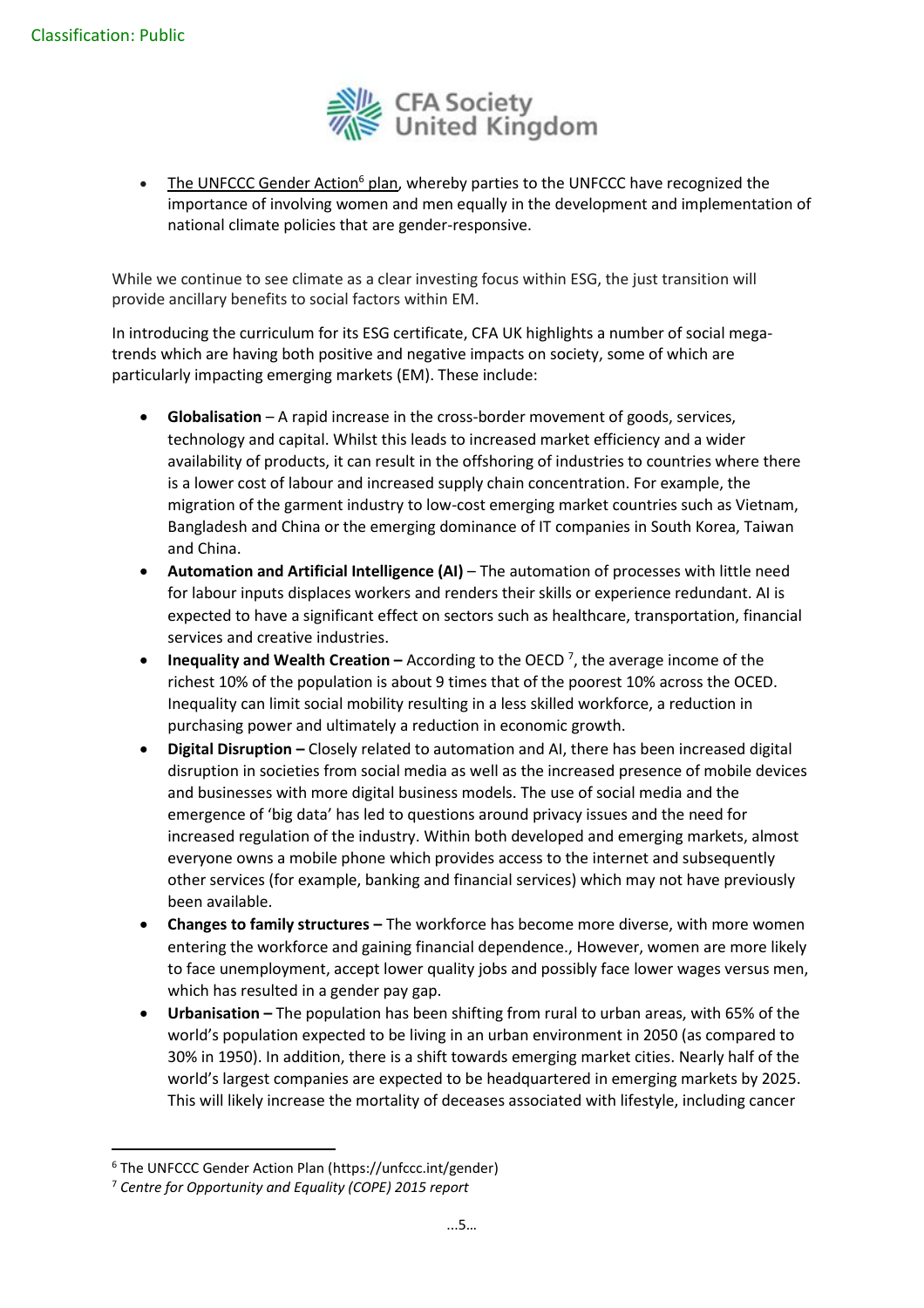

and heart disease, as a result of increased exposure to pollution. Residents living in poor urban areas (i.e. slums) will likely suffer disproportionately.

• **Environmental Impacts –** Climate change and the associated transition impacts have social implications. It is feared that the economic structural change required to tackle climate change will result in the ordinary workforce bearing the cost of the transition. Sectors such as energy, coal, manufacturing and agriculture employ millions of works and so face the possibility of unemployment, poverty and exclusion from the workforce. It is expected that climate change will also lead to increased water scarcity and mass migration from emerging to developed countries.

When investing within emerging markets, there are both internal and external factors which impact various stakeholders. Internal factors typically relate to those employed within a particular organisation and encompass social issues such as working conditions, labour standards, gender balance and pay ratios. External factors typically relate to those outside of an organisation, such as those issues encompassing the supply chain, product liability and consumer protection. A responsible investor needs to assess these risks when deciding to incorporate social factors into their investment decision.

Social factors can be both a risk and an opportunity for investing in emerging markets. For example, financial companies which provide low-cost bank accounts to those who previously did not have one can help to formalise emerging market economies, which in turn helps the government increase tax revenues and invest further in education and other public spending. Similarly, investing in healthcare providers can increase the provision and ease of access to health-care services in emerging markets. The UN Sustainable Development Goals (UN SDGs) provide a blueprint to address the key global challenges, including those related to poverty, inequality, climate change, peace and justice. The 17 goals are all interconnected and whilst aimed at governments, have become a powerful framework for businesses and investors too.

Pension funds can invest in emerging markets either directly or indirectly:

- **Direct** Invest directly into the underlying asset. This allows the pension fund to retain ownership of the investment decision and ensure that all investments are aligned with their social or other ESG objectives. However, in practice almost no schemes in the UK have the scale and resource to follow this approach
- **Indirect** Investing with a specialised fund manager who then in turn invests in the underlying asset. This is often on a pooled approach, but for larger schemes a segregated approach to emerging market investing is available (to invest its emerging allocation on a segregated basis, a scheme may typically need to be over £1 billion). Segregated approaches offer many of the control advantages of a Direct approach while also giving pension funds access to dedicated, expert resources. Fund managers can be split into two types:
	- o **Specialist** Those fund managers which explicitly incorporate social risks and opportunities into the investment process. The strategy may (i) aim to make a positive impact in society by investing in companies which have a social purpose or (ii) they may aim to identify companies which benefit from social mega-trends, as outlined above and would typically avoid investing in companies with a negative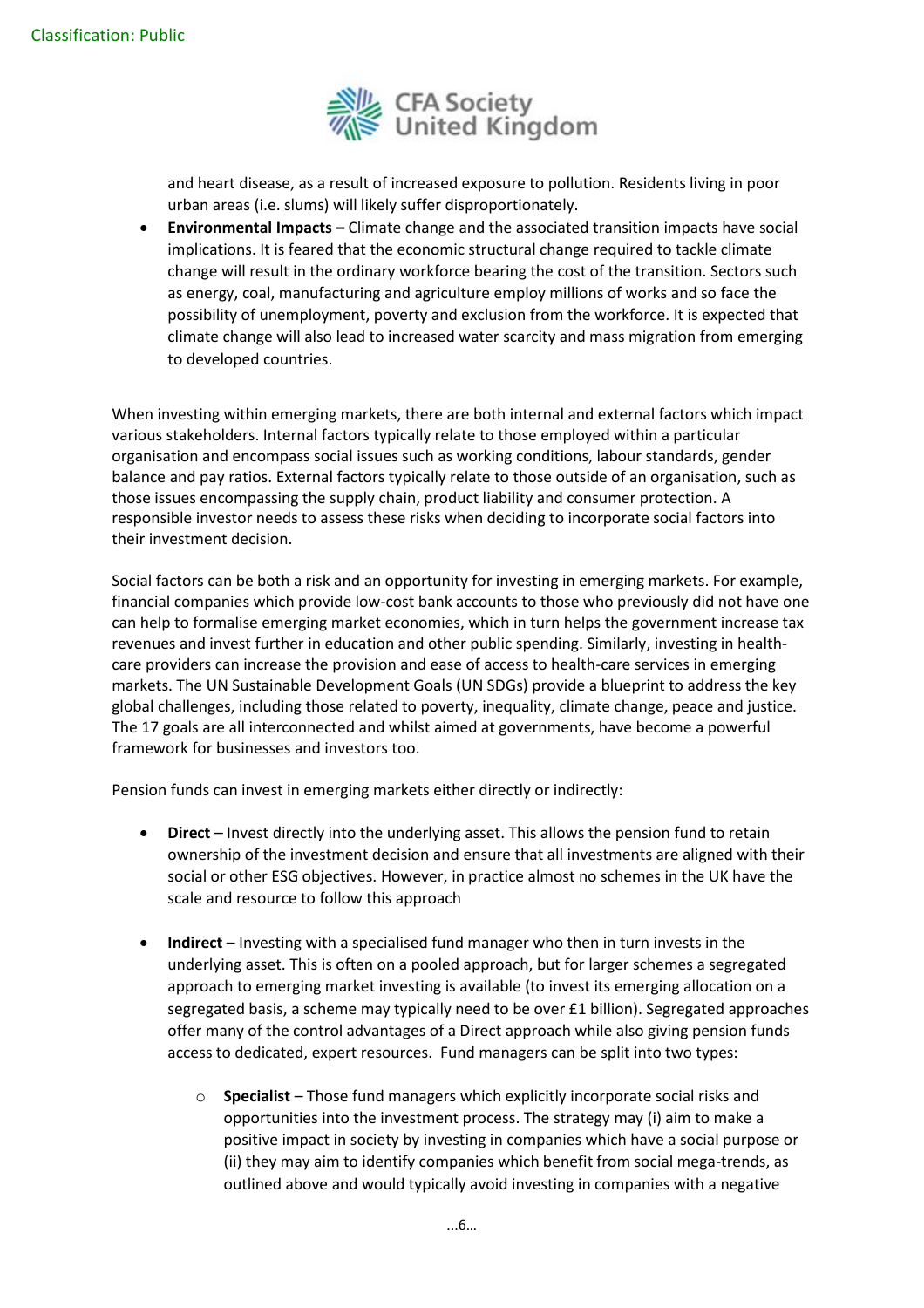

social impact. When considering strategies that aim to make a positive impact on society, pension funds have to consider whether the strategy is in keeping with their fiduciary responsibility (i.e., does it compromise return to do so?).

o **Generalist** – Those fund managers which do not have an explicit sustainability objective but may aim to incorporate ESG into their investment process. A generalist manager may incorporate material social risks and opportunities into their investment process, having identified these issues through a materiality mapping exercise. The manager may still invest in companies which have a negative social impact (e.g. tobacco companies) exercising stewardship to influence or drive a change in investee strategy, whilst other managers may choose to screen out these companies entirely.

The pension fund can look to understand each manager's investment process, the degree to which social risks and opportunities are incorporated into the investment decision and how this can be evidenced by the manager.

We now explore these approaches to investing in more detail for each of the respective asset classes:

## **Equity - 'Direct' (Pension fund balance sheet)**

Pension funds would have some influence to develop the strategy and objectives to address the social issues at the underlying company levels. This would provide a clear indication to the market of commitment, with a 'double-bottom line' on i) achieving commercial returns (risk adjusted returns commensurate with the risks undertaken) and ii) development agenda to help address ESG/social aspects in the company and wider ecosystem, to the extent that this can be accomplished in keeping with fiduciary obligations. Pension fund investment could help 'mobilise' other local and international capital, thereby playing a catalytical role bringing further social benefits to the emerging economies in question. The social issues along with the standards as outlined above would be proactively addressed and monitored, to the benefit of the company, wider stakeholders and the community. A direct approach could also have a cost advantage – there would be no external management fee or incentive structures to be paid by the pension fund, but significant additional resources would be required by pension funds before they could take this approach (employing fund managers with relevant expertise, plus the direct costs of travel and other related expenses incurred to manage/monitor the investment by the pension fund).

There are however a number of specific risks which are associated with this approach that include macro, geopolitical, currency/FX, transparency risks and the exposure to the lack of legal, judicial and regulatory frameworks to potentially rely upon.

The majority of UK pension funds may not have the required expertise and/or resources to effectively carry out due diligence on the underlying asset in terms of the market, fair value assumptions at entry and evaluating the exit scenarios for achieving liquidity/ultimate returns.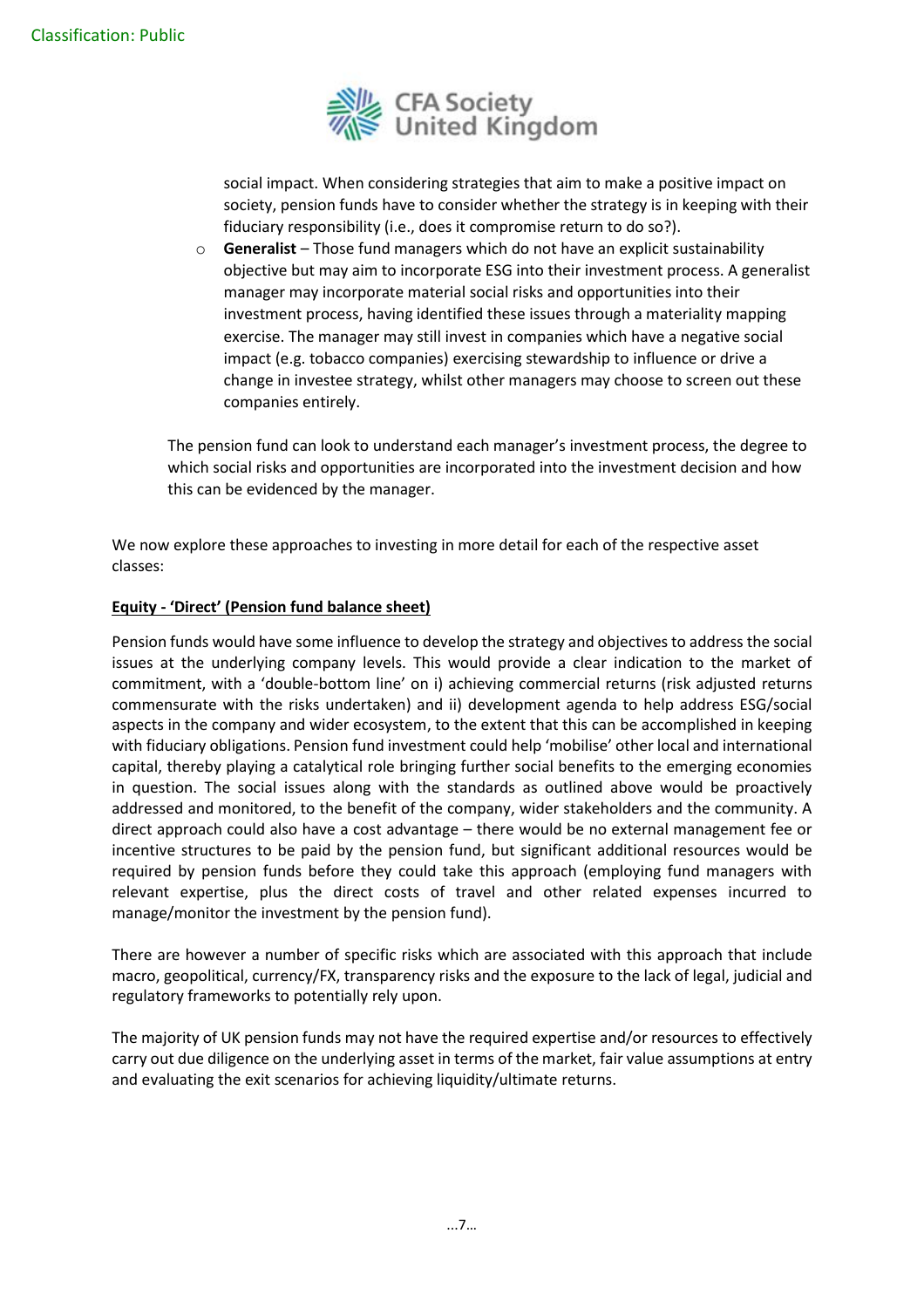

## **Equity – 'Indirect' (via third party Fund Managers)**

Pension funds can decide to invest in equities indirectly with a fund manager either by investing in their pooled fund or by opening a segregated account. A pooled fund allows relatively easy access to a fund manager's strategy by investing alongside other market participants, when compared with a segregated account, which typically requires a higher minimum commitment of assets. In the case of a pooled fund, however, the pension fund does not retain control of the underlying assets or the ability to place additional constraints on the fund manager or indeed control over any voting decisions. The assets and any investment and voting decisions are delegated to the fund manager who will then make decisions in line with their investment policies and processes. The extent to which ESG considerations are incorporated depends on the fund manager selected. This approach may be more suitable to smaller pension funds who do not meet the mandate size requirements for a segregated account or those pension funds which may want to avoid the expense and complexity of setting up segregated accounts.

In contrast, by opening a segregated account with a fund manager, the pension fund retains control of the underlying assets as these are held with their custodian. A benefit of this approach is that pension funds may be able to place additional restrictions on fund managers when defining their mandate guidelines, such as additional ESG requirements or restrictions. The pension fund may also be able to retain control over any voting decisions, *if desired*, allowing them to vote on any ESGorientated issues in line with their voting policy. Segregated accounts are typically only available to the larger pension funds given that fund managers typically require investments in excess of c. £100m in order to set up a segregated account. In addition, EM strategies may only form a relatively small part of the pension fund's asset allocation. Finally, segregated mandates can be quite expensive and complex to set up and run on an ongoing basis.

#### **Listed Equity**

With regards to equity company analysis, recent work done by the ESG Working Group<sup>8</sup> focuses on detailing the following key facets of social or "S" aspects within ESG investing: i) High-risk labour and land issues; ii) Socio-economic inequality, iii) Diversity and Inclusion and iv) Digital rights. They highlight the availability of data across these components from providers including GRI, SASB, Refinitiv and RepRisk, which would allow greater insights into a company's social attributes. It is difficult, however, to comment currently on the availability of data across EM companies. We would also highlight a number of company benchmarks from the World Benchmarking Alliance<sup>9</sup> which are focused on the relevant benchmarking of social factors. While at differing stages of development, these include, i) Corporate Human Rights benchmark, ii) Gender benchmark and iii) Digital Inclusion benchmark. The aim of these benchmarks is to provide greater transparency of practices within companies within both DM and EM and can also provide a means for trustees to explore the social attributes of portfolio companies with asset managers and service providers.

<sup>8</sup> ESG Working Group is a collaboration including The Thomson Reuters Foundation, Refinitiv, ISFC, White & Case, Eco-Age, The Mekong Club & PRI; "Amplifying the "S" in ESG: Investor Myth Buster

<sup>9</sup> https://www.worldbenchmarkingalliance.org/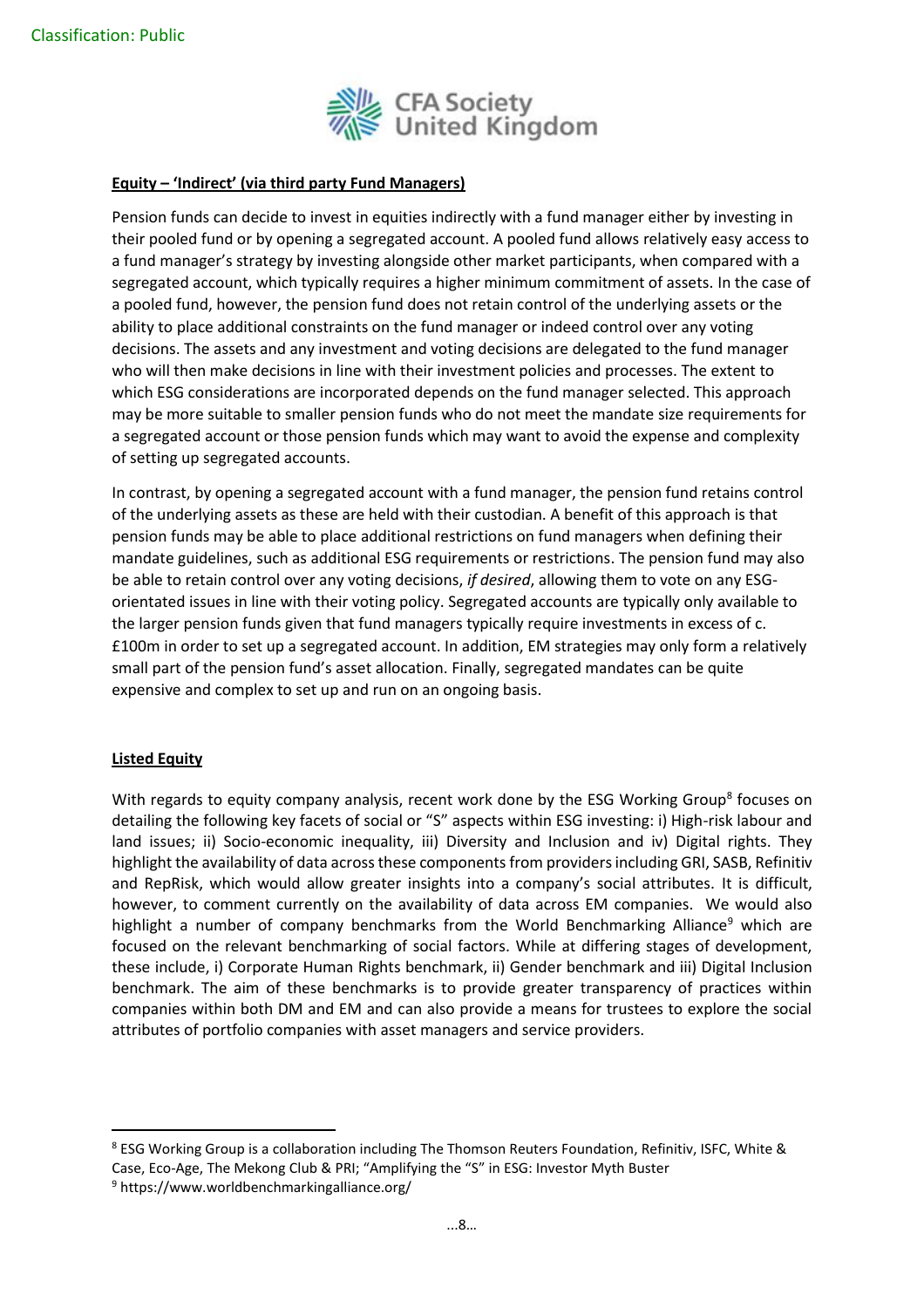

With respect to mutual funds, PWC<sup>10</sup> recently estimated the European ESG mutual funds universe to be approx. EUR 1.66 trillion AuM. They explored the thematic breakdown of this universe and found the following exposures: i) Broad-based ESG 74.8%, ii) Environmental 13.2%, iii) Social 5.6% and iv) Governance 6.4%; this suggests that there are mutual funds providing a route-to-market for pension trustees to potentially invest in social thematic funds, should they meet the requirements of a fund selection process; however we do not know the degree to which these funds invest in EM.

Looking at how to evaluate the social opportunities and risks with funds investing in listed equities, ESG data providers are currently sharing company level data on ESG metrics, which are then aggregated to give an overall view for the holdings within the fund. As an example, MSCI ESG Fund Ratings<sup>11</sup> evaluate funds on ESG metrics across different categories. Whilst they produce an overall blended ESG fund rating, this is an aggregation across the following categories, the constituent metrics of which are available for users: i) Overall Sustainable Impact ii) Environmental impact, iii) Social impact, iv) Controversies, v) International norms standards, vi) Business involvement, vii) Environmental risks, viii) Governance risks, ix) scores and ranking covering a relative aggregated positioning among peers. Relevant social factors within fund evaluations, including EM funds, can be explored by trustees by requesting greater transparency from their managers and service providers, who would generally have access to the underlying information.

While the vast majority of ESG benchmarks are focused on DM, there are examples of EM ESG benchmarks available e.g. FTSE4Good Emerging Indexes and MSCI EM ESG Leaders, among others. Granularity at the index level may be available to explore the "S" component of the ESG rating, depending on the provider. However, given the current state of ESG investing and benchmarks, trustees would have to do further work to accurately gauge "S" attributes within EM ESG benchmarks. Depending on the data provider, this may or may not be achievable, but an approach worth exploring with asset managers and service providers.

With respect to exploring the social investing opportunities within EM ETFs, UNCTAD<sup>12</sup> note that the global AuM of ESG ETF is currently estimated at approx. USD25 billion, with a heavy concentration of assets currently within Europe and the US. They also note that 90% of themed ETFs follow 3 of the 17 Sustainable Development Goals (SDGs), namely Climate Action, Gender Equality and Affordable and Clean Energy; this highlights the relatively high occurrence of social factors within the overall ESG ETF universe. Narrowing this further within an EM context would require further work, however it may present trustees a background for further exploration of this opportunity.

#### **Private Equity**

Pension funds may gain exposure to a diversified portfolio of companies who have exposure to EM, potentially addressing many social issues across a range of sectors and industries. Fund manager selection can be made based on the necessary ESG skills, approach and experience in the target markets. For example, within the private equity context, investment staff would have closer proximity to investments and can exert influence proactively. In the listed scenario, fund managers are able to reallocate capital faster to/from markets if near-term factors impact return expectations.

<sup>&</sup>lt;sup>10</sup> PWC 2022 The growth opportunity of the century

<sup>11</sup> MSCI ESG Fund Ratings – MSCI ESG Research LLC

<sup>&</sup>lt;sup>12</sup> United Nations Conference on Trade and Development (UNCTAD); Leveraging the Potential of ESG ETFs for Sustainable Development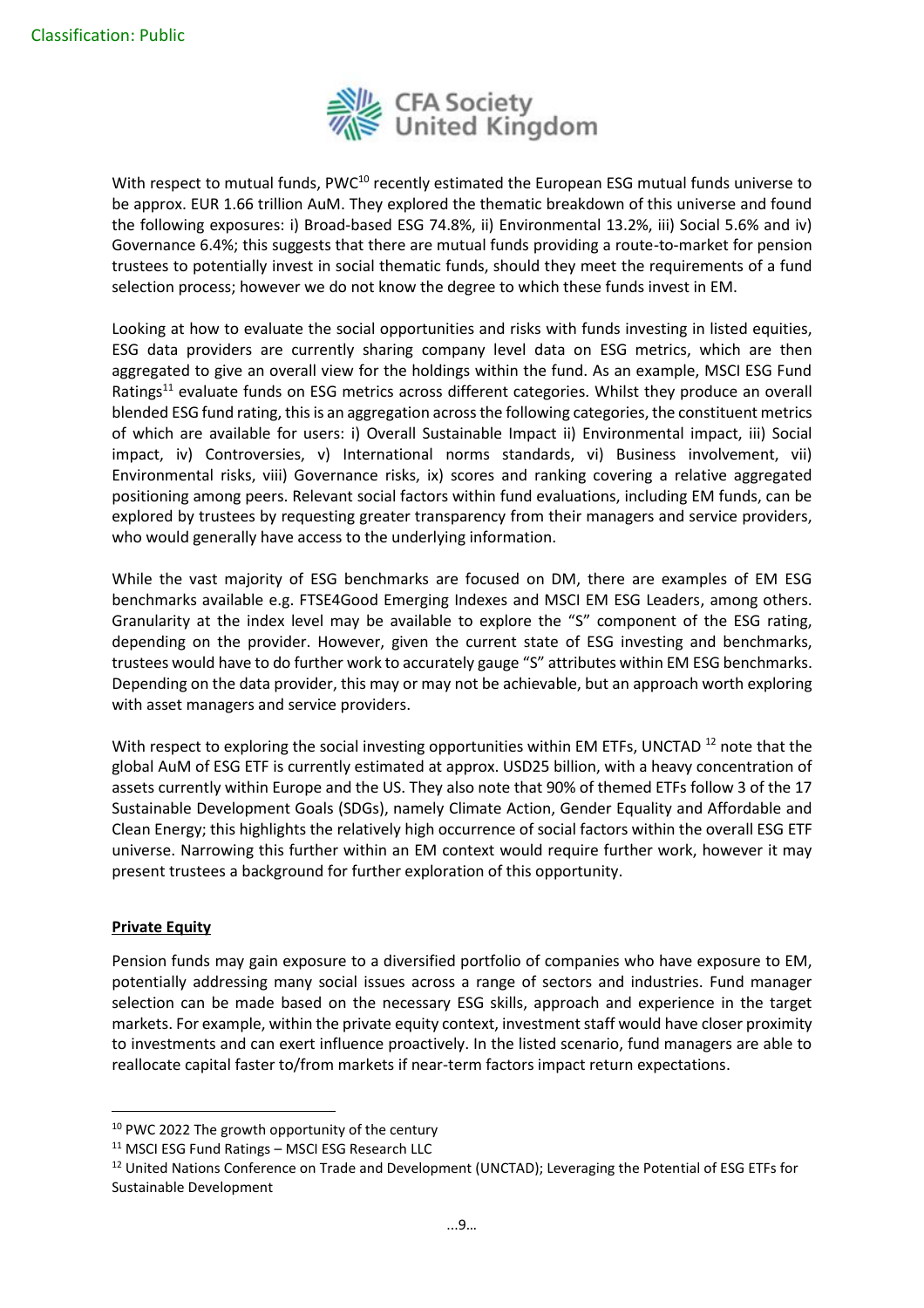

Working with fund managers, direct costs will usually be a fixed management fee, payable to the fund manager and a performance fee calculated on the overall performance can additionally apply. For larger pension funds, these costs are often very similar whether they take a segregated or pooled approach, with the former giving them more scope to set their own clear objectives for the fund manager.

In terms of risks, liquidity is an issue which can be caused by completely unrelated factors to the underlying company. For example, weather can impact the agriculture output in a particular year which could have a knock-on effect in providing liquidity options for the fund managers. For instance, in the listed context, low market trading volumes and pricing/sentiment can keep prices depressed; in the private equity market, the timing of economic cycles would drive prices for exits downwards from prospective buyers entering the market. However, given that the fund managers would be managing diversified portfolios with active exit/liquidity planning, they mitigate liquidity risks for any one year/asset and can ensure that the overall portfolio returns are designed to achieve the targets in line with their fiduciary obligations.

In terms of social objectives, the pension fund can select fund managers based on ESG policies and implementation strategy/track record, as there will be a greater likelihood that the fund will execute objectives incorporate social issues.

With private equity funds, the pension fund will need to conduct detailed due diligence and satisfy itself it has the necessary levers to monitor and influence a general partner in meeting the social objectives alongside the return aspects (e.g. through LP Advisory boards).

Again, similar to the direct investing, investment from a pension fund through fund managers provides capital to EM, allowing their economies to benefit.

#### **Public credit – EM corporates and sovereigns**

Within the public credit market, opportunities to address social issues in emerging markets (EM) are present mainly in the form of social bonds issued by EM corporates and sovereigns. Apart from investing in social bonds, pension trustees can also address social issues in EM countries by using positive and negative sector screening to identify industries that improve social outcomes in EM countries. In many cases, direct investing may be out of reach as pension schemes may lack the scale and resources to directly invest in EM bonds. In such cases, pension trustees can invest indirectly through pooled or segregated accounts managed by EM fund managers. Indirect investing could also be done through the growing number of ETFs and publicly listed funds that track EM ESG (Environment, Social and Governance) fixed income benchmarks.

Social bonds are instruments that are issued with the purpose of using proceeds to achieve a positive social outcome or address a specific social issue. For example, social bonds could be issued to finance affordable housing projects, provide food security, or boost employment. The Covid-19 pandemic has accelerated the demand and supply of social bonds with several such bonds issued last year with proceeds to be used to support communities adversely impacted by the pandemic. However, given the current interpretation of the fiduciary obligations upon trustees, it may be difficult to invest in such issues unless an investment rationale can be made. Below are a few examples of social bonds issued by EM sovereigns and corporates: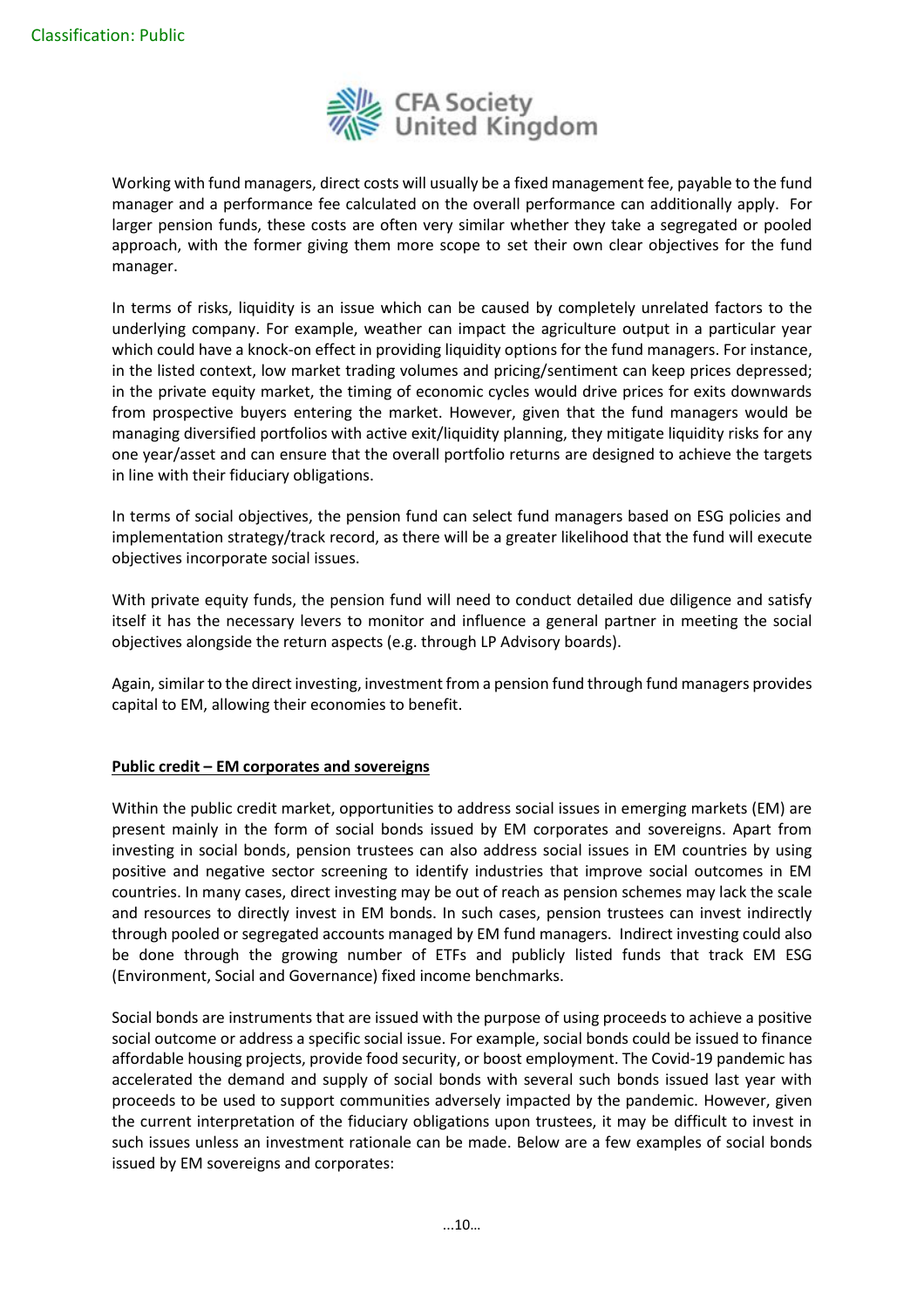

- Banco Santander Chile \$100 mm 0.715% 26/01/2024 issued in February 2021: proceeds to be used to finance loans to SMEs led by women in Chile.
- Korea Development Bank \$500 mm 0.5% 27/10/2023 issued in October 2020: proceeds to be used to help companies impacted by the Covid-19 pandemic.
- Chile \$1.7 bn 3.1% 07/05/2041 issued in May 2021: proceeds to be used to support the elderly, those with special needs, low-income families, job creation, affordable housing, access to education, food security, health services and SME financing.
- Ecuador \$327 mm zero coupon 30/01/2035 issued in January 2020: proceeds to be used for affordable housing projects.

Pension funds can also consider positive filters to identify bonds from issuers in sectors such as healthcare, education, food/agriculture or negative filters to avoid investments in sectors such a tobacco, weapons, gambling, etc.

For indirect investment opportunities, pension trustees can either: i) hire external fund managers running active strategiesthat seek to outperform standard indices using social strategies or ii) consider approaches that are benchmarked to EM ESG indices or invest in ETFs that track these indices. For this latter approach the trustee would need an investment rationale for the index selection.

There are several EM fixed income benchmark providers with the most common being JP Morgan, Bloomberg Barclays and Bank of America Merrill Lynch. These index providers have also launched ESG versions of their EM benchmarks; two examples being the JPM ESG EMBI Global Diversified Index and the JPM USD EM IG ESG Diversified Bond Index. While these are broad ESG indices, they can be used as a starting point to build custom EM indices that focus only on the S (social) component of ESG.

Demand for social bonds is growing. In a recent global survey of pension funds conducted by DWS<sup>13</sup>, 66% of respondents said that they intend to increase allocation to the 'S' pillar passive funds over the next 3 years and 59% said that Covid-19 was a key driver of the heightened interest in the 'S' pillar. The pandemic has also boosted the supply of social bonds. According to data tracked by Bloomberg, in 2020, the issuance of social bonds globally totalled \$148 bn, a 7x increase year-over-year<sup>14</sup>. This is global bond data but we would expect a similar trend in EM bond data too.

There are certain considerations for pension trustees to be mindful of while determining the attractiveness of social bonds. It is safe to say that there is a strong demand among investors for ESG bonds due to which at the time of pricing new ESG bond issues, we commonly see a 'greenium' i.e. ESG bonds are issued at a premium to non-ESG bonds that carry similar characteristics (duration, rating, country risk, etc). While evaluating the attractiveness of social bonds, one of the questions that pension trustees need to ask is whether the 'greenium' will sustain over the duration of their investment in the bond? In other words, will social bonds perform as well as regular bonds with similar characteristics over the pension fund's investment horizon? Another factor to take into consideration while investing in social bonds is whether the companies issuing the bonds bring about an overall improvement in their ESG or social profiles over a period of time. For instance, a company could issue a social bond with proceeds to be used to finance a social project while simultaneously engaging in poor labour practices that exploit workers. Thus, pension trustees should not only identify and invest in opportunities that address social issues in EM, but also engage with companies to improve their

<sup>&</sup>lt;sup>13</sup> DWS-sponsored repor[t reveals the rise of ESG's 'S' pillar in pension portfolios](about:blank)

<sup>14</sup> [Social Bonds Propel ESG Issuance to Record \\$732 Billion in 2020](about:blank)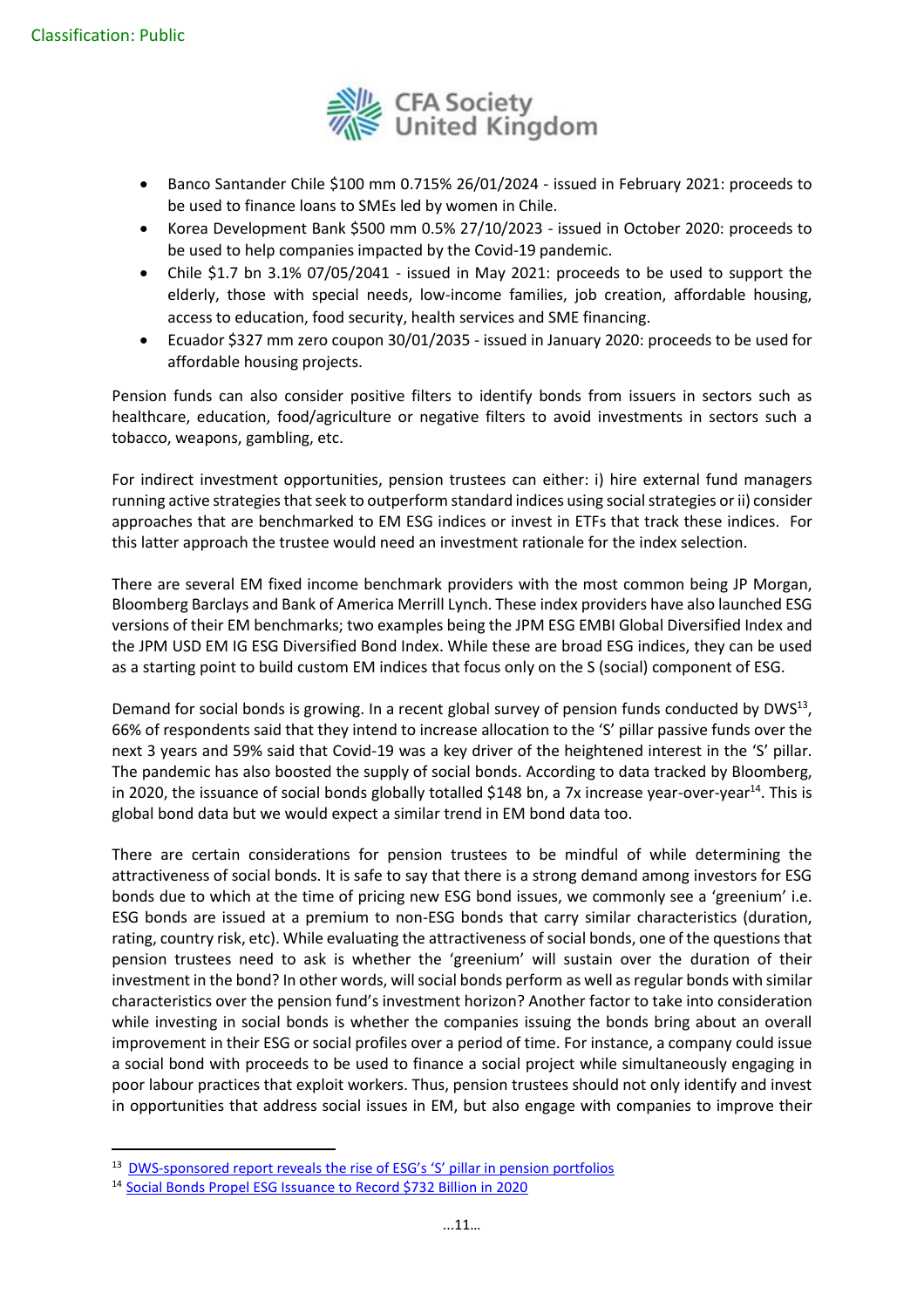

business practices with regards to social aspects (or put pressure on their asset manager to do this on their behalf). Finally, while evaluating the attractiveness of social investments, pension trustees need to assess whether these investments will enable them to fulfil their fiduciary duties. It is not a given that investments with a positive social angle will lead to better returns as was recently experienced by Japan's Government Pension Investment Fund, which had to scale back its ESG investments<sup>15</sup> after failing to meet its investment return targets.

Trading costs of EM bonds typically tend to be higher than those of DM bonds due to the thinner liquidity and wider bid-ask spreads in EM bond markets. Pension trustees will have to account for the higher trading costs when evaluating EM social investing opportunities. If using indirect investment opportunities, such as externally managed funds benchmarked to EM ESG indices, there are usually higher fees on these when compared to a non-specialist fund. EM ETF fees tend to reflect the higher trading costs of the underlying EM bonds.

Pension trustees need to be wise to the risk of 'greenwashing'. While ESG bonds generally carry a third-party opinion on use of proceeds, issuers can still reduce the greenwashing risk by providing detailed project information on project timelines and the impact of the use of proceeds. The lack of a standardized methodology to measure the impact of the use of proceeds of social bonds is a particular challenge. While for instance, it is possible to measure and quantify reduction of carbon emissions achieved through use of proceeds of green bonds this can be difficult in the case of social bonds.

Investing in EM bonds carries several other risks typical to EM bond investing such as geopolitical risk, country/macro risk (impacting EM sovereign bonds as well as EM corporate bonds), lack of transparency/poor disclosure, local rather than international reporting standards, weaker institutions, lack of bankruptcy protection laws, and foreign currency risk if investing in EM local currency bonds.

Finally, by investing in these social opportunities in EM, pension trustees (or their fund managers on their behalf) can influence company management and governments to take action to bring about positive social outcomes in EM countries. This could result in better living conditions, higher employment levels, improved education and more equitable societies. All of this would lead to higher per capita income levels in EM countries. Thus, through investments in social opportunities, pension funds could play a major role in helping to bridge the development gap between EM countries and their DM counterparts.

#### **Private Credit**

When analysing social risks and opportunities within EM private credit, our scope of private credit refers to the extension of loans directly to firms by institutional investors, including insurance companies, pension funds, hedge funds, foundations and endowments, sovereign wealth funds, and other fund managers; it covers a number of debt strategies, which can include a variety of tenors, capital positioning and return profiles. Investors have found the premium offered by private credit to be appealing when compared to the more liquid areas of credit markets<sup>16</sup>. The EM private credit

<sup>15</sup> [The World's Largest Pension Fund Has Cooled on ESG. Should You?](about:blank)

<sup>16</sup> *International Financing Corporation (IFC) Private Credit in Emerging Markets 2021*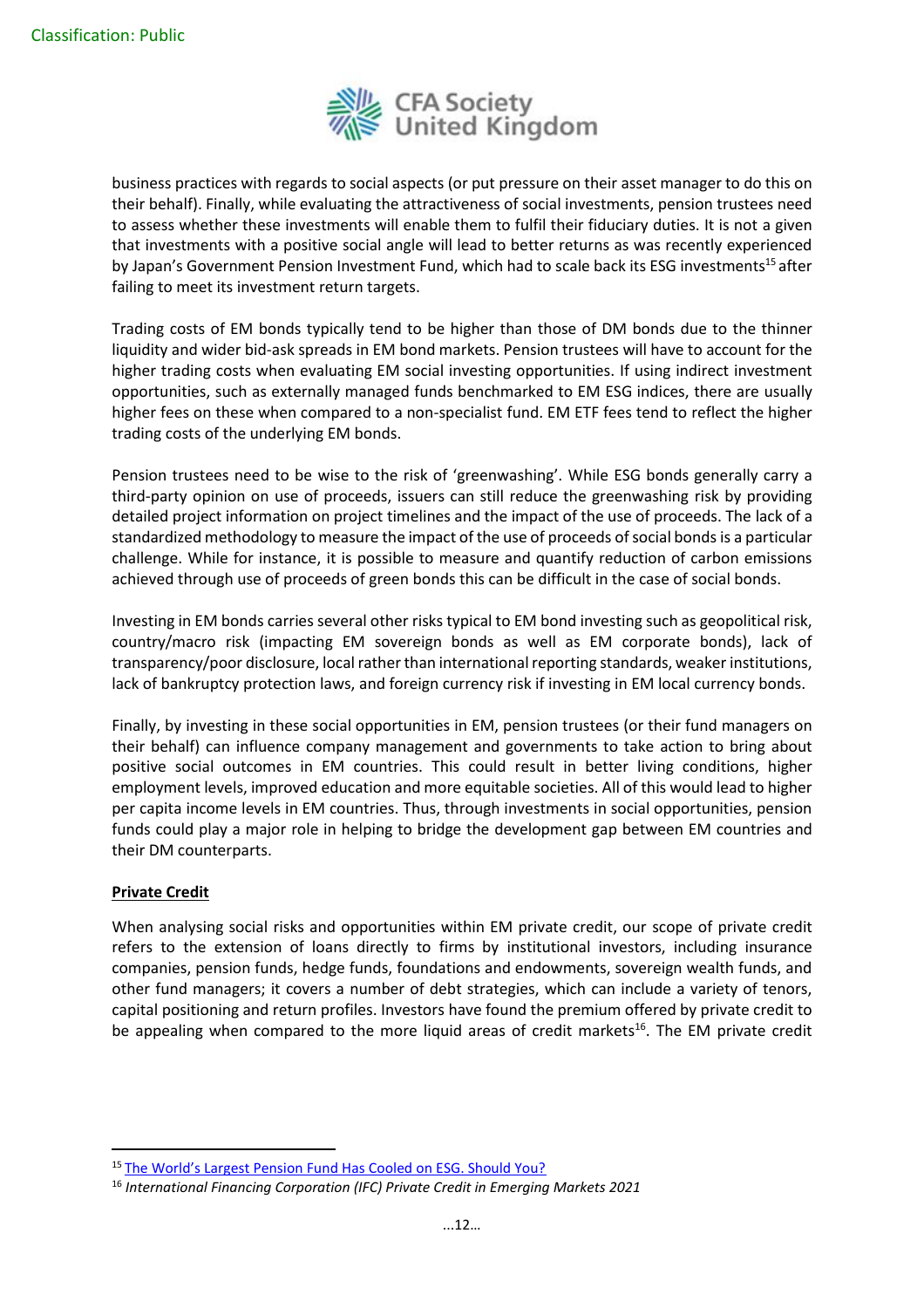

market was estimated at USD9.4bn in 2018<sup>17</sup>. Cambridge Associates<sup>18</sup> use the following definitions for three distinct Private Credit strategies:

Capital preservation strategies:

- Senior lending (levered/unlevered) specializing in senior debt—i.e., first-ranking and often secured loans—and is used to finance buy-out transactions and growth funding. Returns are generated almost exclusively by interest payments.
- Subordinated capital (mezzanine debt, capital appreciation) is an intermediate form of financing positioned in terms of risk and return between debt and equity. Also referred to as 'hybrid debt', it is used mainly for buy-outs and growth finance. It is subordinate to bank debt and can retain varying degrees of equity like characteristics such as being non-cash bearing (PIK) or extendible into a perpetual instrument. Returns may be made up of several components, including current and final interest payments, as well as warrants for shares in the company being acquired, known as 'equity kickers'.

Return-enhancing strategies:

- Structured equity/subordinated capital is invested in par debt or equity-like instruments and often functions as a replacement for private equity.
- Distressed credit primarily involves buying deeply discounted debt securities in the secondary market, focusing on acquiring sound assets in situations where companies are in financial difficulties.

Opportunistic and niche strategies:

- Credit opportunities invest across a wide variety of financing structures and situations. Alongside complex refinancing of companies that are cut off from capital markets for various reasons, the funds also specialize in secondary transactions.
- Specialty finance pursues niche strategies such as non-performing loans in one small industry, e.g., aviation finance, pharmaceuticals, music and healthcare royalties, trade finance, rediscount lenders, and catastrophe bonds.

Private credit transactions often comprise a combination of two components: contractual and performance-based returns. The contractual component can consist of a negotiated interest rate, which is often tied to senior, subordinated or unsecured loans. They can also be linked to payable-inkind (PIK) loans, which are based on accumulating interest and paid out at the end of the loan's term.

Firms can attach an amortization schedule to their loans, while others can also allow borrowers to capitalize the interest and make a bullet payment at the end of the loan's term. The performancebased component is often linked to an equity benefit and can take some of the following forms: i) warrants to be able to purchase equity in the future at a fixed price, ii) conversions, which allow investors to convert their debt into equity and iii) investors may choose to use a profit-sharing structure or covenants that guarantee a dividend if a performance threshold is reached.

<sup>17</sup> *Emerging Markets Private Equity Association. Private Credit Solutions: A Closer Look at the Opportunity in Emerging Markets 2019*

<sup>18</sup> *Cambridge Associates. 2017. "Private Credit Strategies: An Introduction."*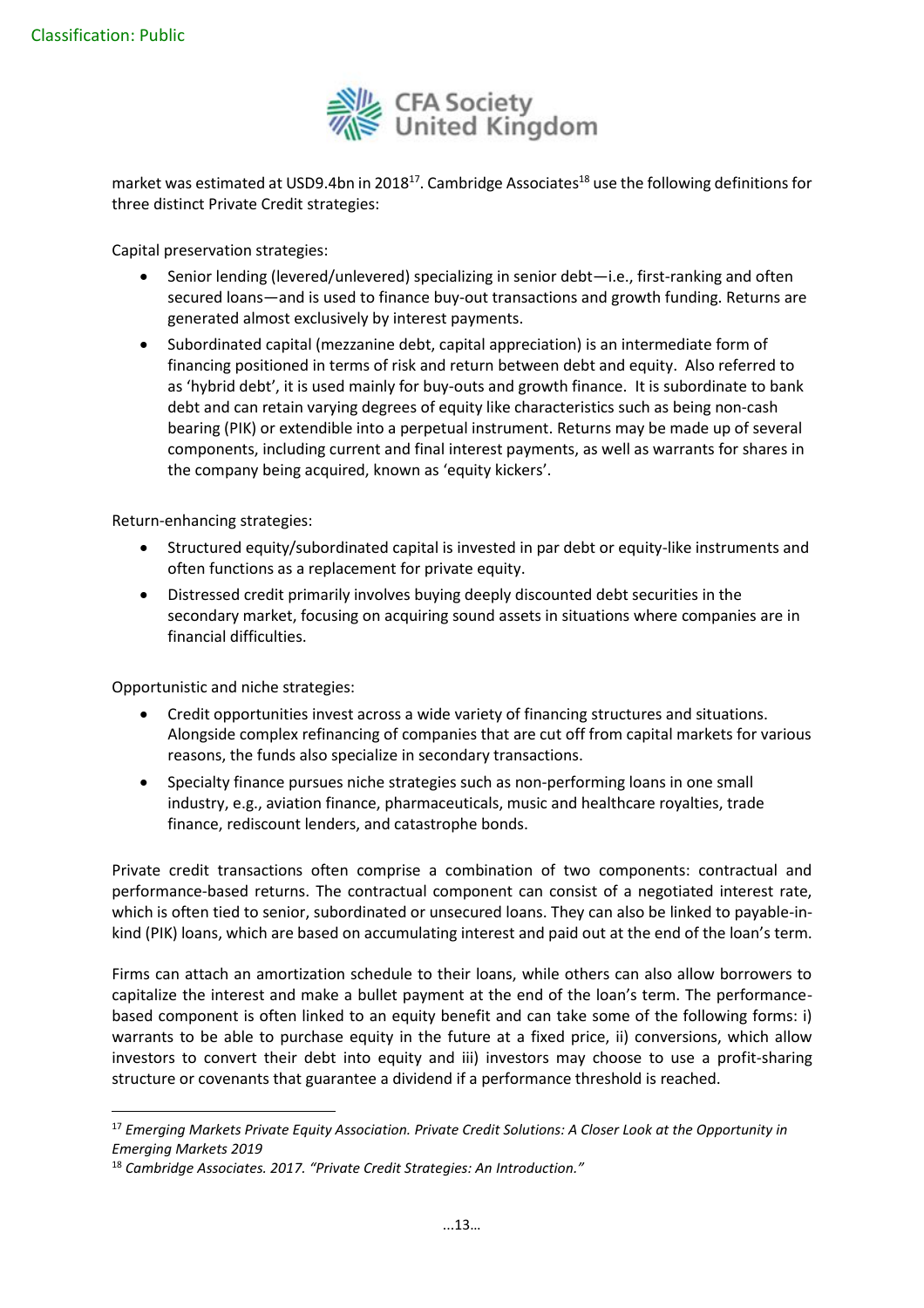

When reviewing the relative attractiveness of social opportunities within EM private debt strategies, pension trustees could explore private debt opportunities aligned with social objectives. The International Financing Corporation describes private debt returns as ranging from 200 to 300 basis points over traditional fixed income instruments (bonds) at the senior lending end of the spectrum, to over 400– 800 bps at the riskier end. They also highlight private credit's lower correlation with traditional asset classes including fixed income and equity, providing greater diversification for portfolios. IFC also mentions the benefits of senior lending strategies, where investments are often collateralized and backed by the real assets of borrowers and make the point that since the industry has matured, private credit now has knowledgeable fund managers, as well as observable and verifiable track records and performance, making it easier for investors to select managers in this asset class.

In gauging the risks, IFC <sup>19</sup> highlight the illiquidity challenge prevalent in private markets and notes that private credit assets have a unique risk profile. In its more standard form, private lending has a cap on the potential upside that can be earned from investments (although it also has more downside mitigation than is the case with equity). Riskier strategies at the hybrid end of the spectrum—such as mezzanine lending, distressed debt, and special opportunities—however, can compete favorably with the return expectations of other 'Alternatives'. Also, they note that private credit strategies can be susceptible to market default rates, but that in comparison to public debt, private debt enjoys a higher recovery rate in the event of default, depending on the type of strategy. Covenants and structuring are usually more robust for the investor.

Comparing DM and EM private credit, some of the following observations have been made by the Emerging Markets Private Equity Association (EMPEA)<sup>20</sup>:

- i) potentially higher gross returns; while return targets can vary significantly by geography and strategy, the general consensus is that returns compare favourably when comparing EM and DM private debt strategies e.g. a Cambridge Associates study on private credit strategies suggests that the total unlevered, fund-level target returns typically range between 6% and 10% for senior debt, 14% and 17% for mezzanine, and greater than 15% for distressed debt and special situations;
- ii) diversification and risk mitigation characteristics; data has shown that EM private credit potentially operates, on average, with lower leverage and stronger covenants than its counterparts in DM. Covenant-lite loans, which are borrower-friendly structures that offer less security and protective covenants for the lender, have increased in popularity within DM. In contrast, the concept of 'covenant lite' is not one that is common within an emerging market context.

When looking at the Social Opportunities within EM private credit, the Impact Investing Institute<sup>21</sup> has highlighted the following areas:

<sup>19</sup> *International Financing Corporation (IFC) Private Credit in Emerging Markets 2021*

<sup>20</sup> *Emerging Markets Private Equity Association. Private Credit Solutions: A Closer Look at the Opportunity in Emerging Markets 2019*

<sup>&</sup>lt;sup>21</sup> Impact Investing Institute Private Debt Funds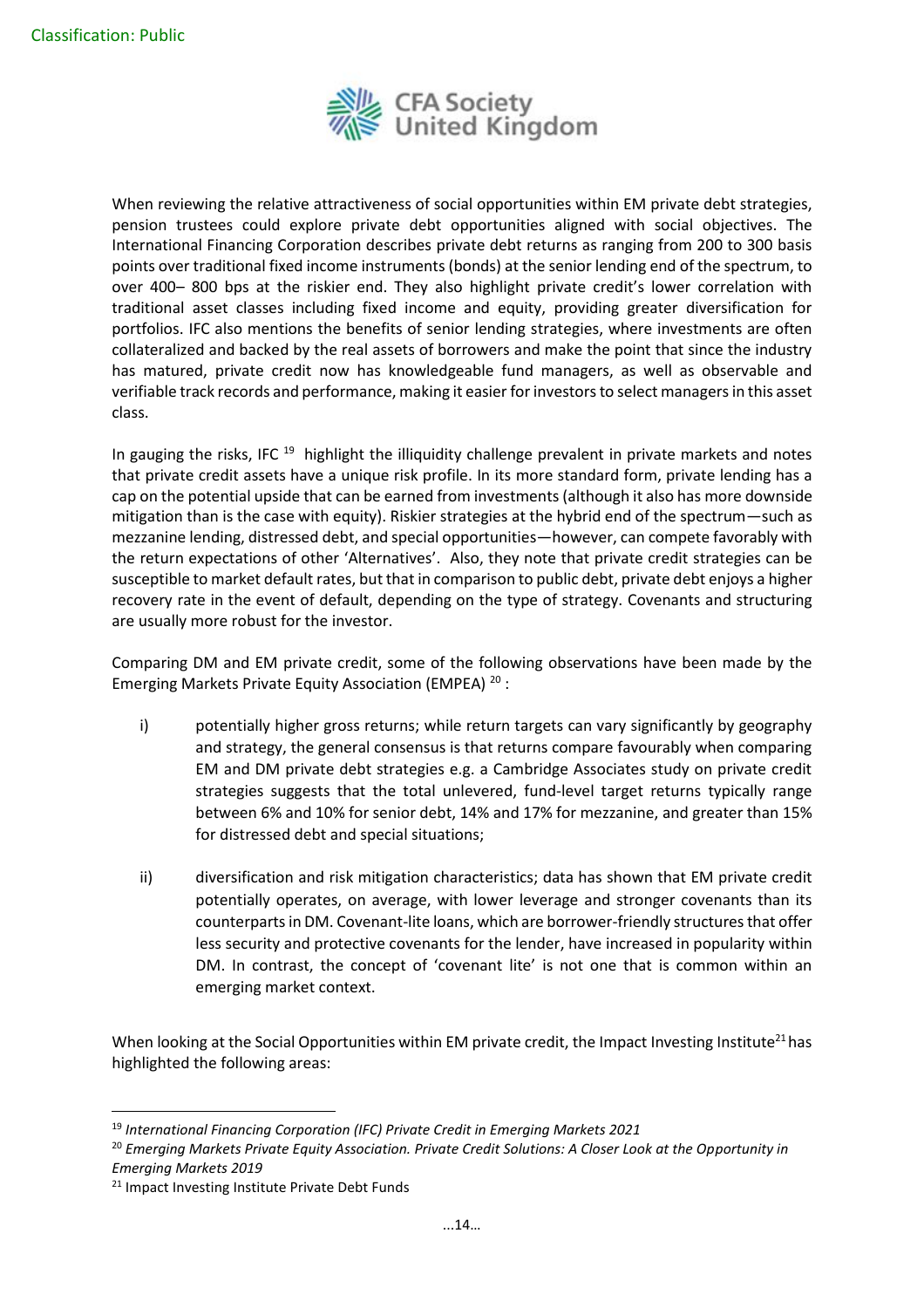

- Microfinance is a large category of private debt, providing capital to microfinance institutions to lend to micro-, small and medium-sized enterprises (MSMEs). Since the 1990s, microfinance has developed a strong track record of high repayment rates (95%-99%) and is attracting significant institutional investment;
- Trade finance debt, which provides working capital loans to improve cash flow in value chains, is also a growing sector. The sector is underfinanced by banks and traditional financial institutions, with estimates that the total addressable market for trade finance in Africa and Asia worth around USD 30 billion.

The Impact Investing Institute<sup>22</sup> also note that institutional investors can potentially benefit from:

- i) Development Finance Institutions (DFIs) and development banks (for example, the African Development Bank can offer lower risk exposures to EM through their investment vehicles and deals e.g. AAA-rated DFIs / development banks can have strong balance sheets that potentially offer low risk exposures the EM impact investments and can potentially limit currency risk;
- ii) DFIs / development banks have deep local research capabilities and experience in the markets in which they operate, reducing uncertainty;
- iii) Relationships with local governments reduce political risk as long-standing DFI's / development banks' connections to local governments may reduce political risk in EM investing.

# **Other Asset Classes**

There are also opportunities that sit outside of the traditional asset classes. While equity and fixed income are doubtless the more intuitive avenues for socially conscious investing, markets such as currencies and interest rates derivatives, as well as cash, can offer alternative routes. Indeed, there are impact funds available which aim to generate positive social outcomes via these asset types and live examples of derivative execution mechanisms that consider ESG factors.

Currency derivatives offer an interesting example, providing numerous different routes to impact. For example, impact strategies might invest in frontier or emerging market currencies on a targeted basis, creating positive outcomes through volatility reduction and liquidity provision. The academic community has provided substantial evidence for the need to reduce exchange rate uncertainty in support of economic growth in developing markets. While mature economies are found to be fairly robust with regards to exchange rate volatility, a significant negative impact on growth can be observed in countries with relatively low levels of financial development  $^{23}$   $^{24}$ .

<sup>&</sup>lt;sup>22</sup> Impact Investing Institute Case Study: Masala Green Bond

<sup>23</sup> P. Aghiona, P. Bacchettab, R. Rancierec and K. Rogoff, **Exchange Rare Volatility and Productivity Growth: The Role of Financial Development**, *Journal of Monetary Economics*, 56(4), pp. 494-513, 2009.

<sup>24</sup> B. Eichengreen, **The Real Exchange Rate and Economic Growth**, *Social and Economic Studies*, 56(4), pp. 7- 20, 2007.